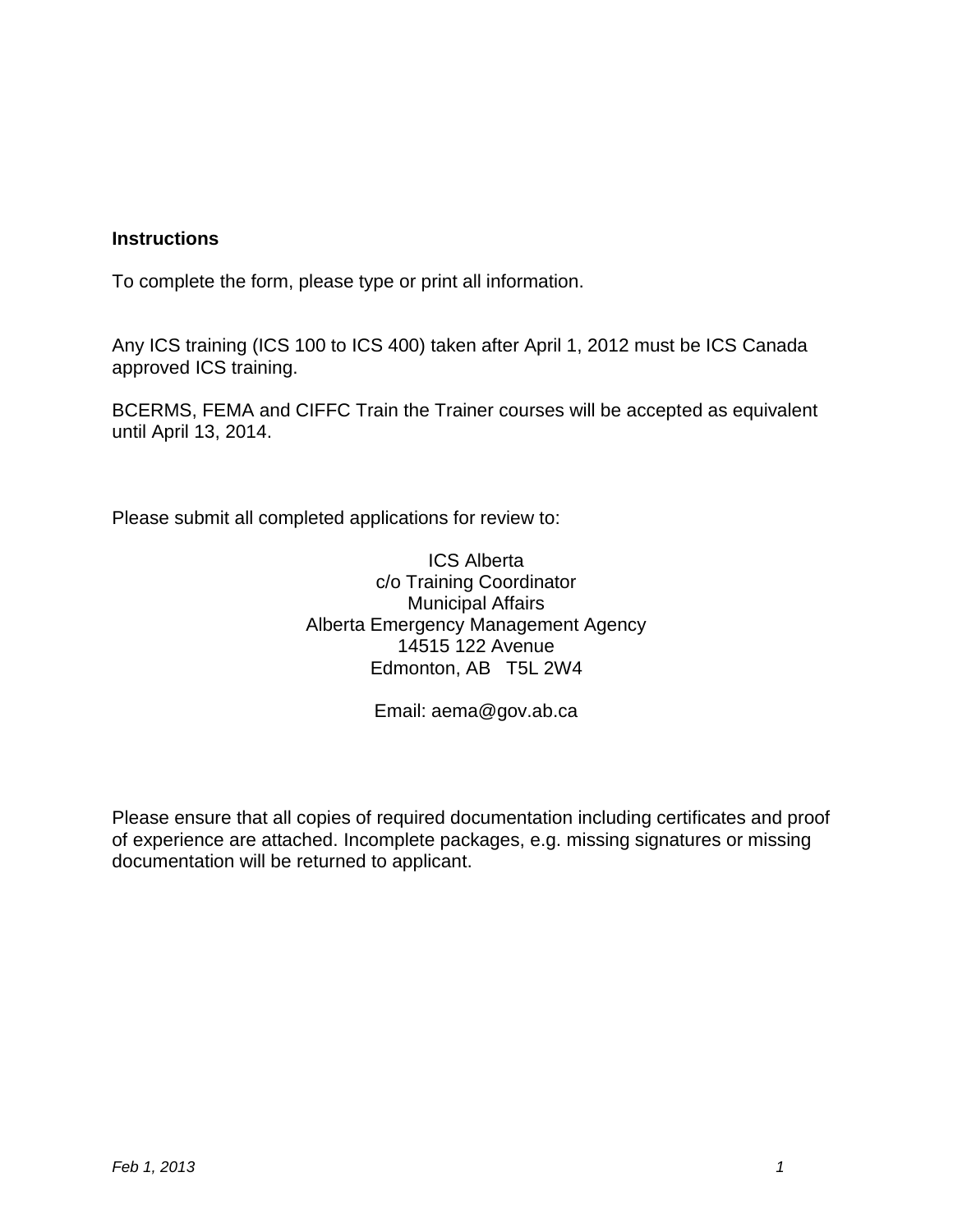## **Section 1 – Personal Information**

| <b>Surname</b>         | <b>First Name</b> | <b>Middle Name</b>       |
|------------------------|-------------------|--------------------------|
| <b>Mailing Address</b> |                   |                          |
| <b>Email Address</b>   |                   | <b>Work Phone Number</b> |
|                        |                   |                          |

## **Section 2 – References**

Provide a minimum of 3 instruction-related references from agencies or companies for whom you have worked or trained within the last five years.

| <b>Name</b>                 | <b>Agency/Company</b> |
|-----------------------------|-----------------------|
| <b>Phone Number</b>         | <b>Email</b>          |
| <b>Course(s) Instructed</b> |                       |
|                             |                       |
|                             |                       |

| <b>Name</b>                 | <b>Agency/Company</b> |
|-----------------------------|-----------------------|
| <b>Phone Number</b>         | <b>Email</b>          |
|                             |                       |
| <b>Course(s) Instructed</b> |                       |
|                             |                       |
|                             |                       |

| <b>Name</b>                 | <b>Agency/Company</b> |
|-----------------------------|-----------------------|
|                             |                       |
| <b>Phone Number</b>         | <b>Email</b>          |
|                             |                       |
|                             |                       |
|                             |                       |
|                             |                       |
|                             |                       |
| <b>Course(s) Instructed</b> |                       |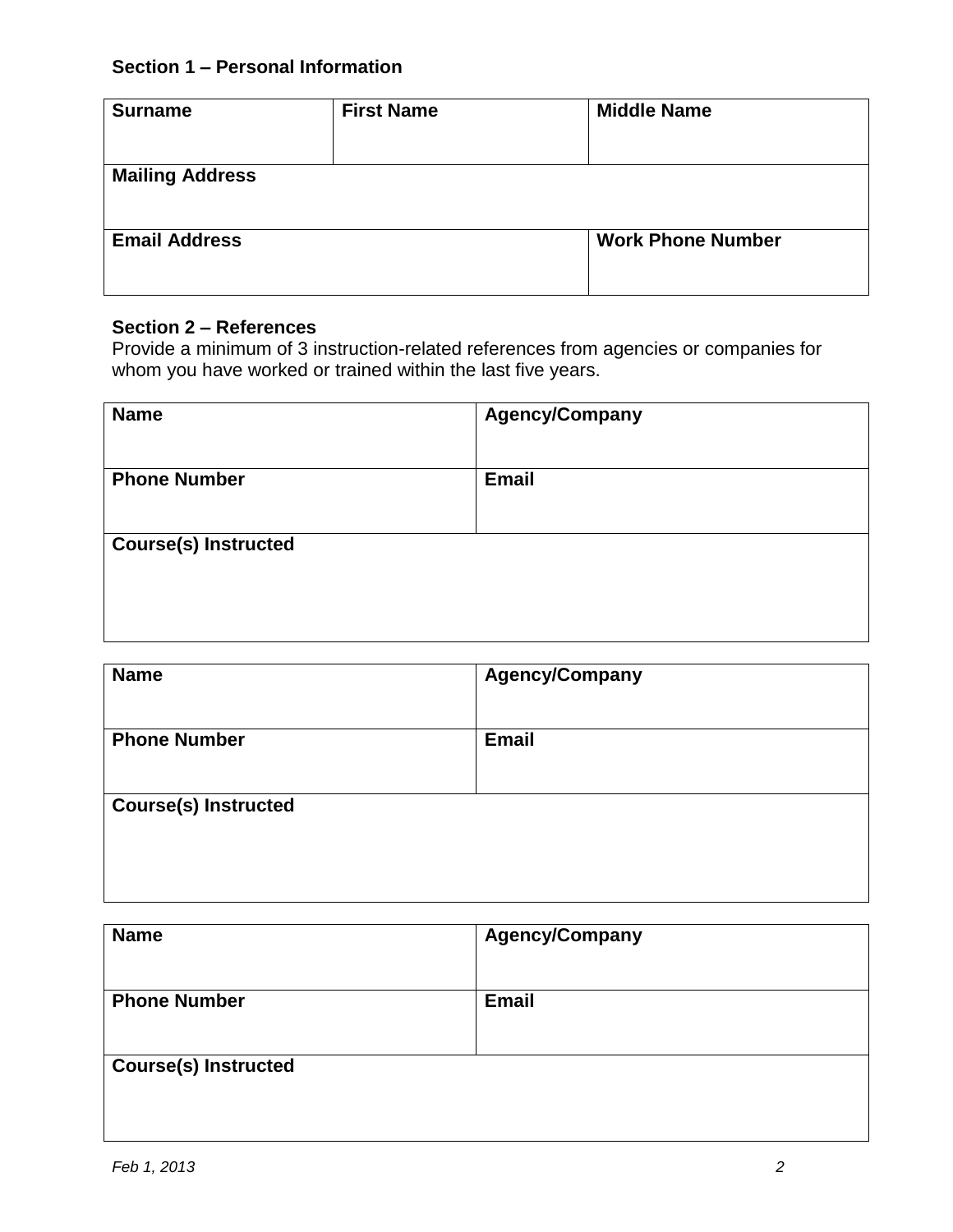**Section 3– Training Background/ Experience** Complete a teaching or instructional commitment in an adult education related field.

| <b>Date of Activity</b>                                                          | <b>Location of Activity</b>                                                     |
|----------------------------------------------------------------------------------|---------------------------------------------------------------------------------|
| <b>Sponsoring Organization</b>                                                   |                                                                                 |
|                                                                                  |                                                                                 |
| Target Audience (e.g high school,<br>technical school, college, industry, other) | <b>Number of Years</b>                                                          |
|                                                                                  |                                                                                 |
|                                                                                  | Individual who can verify your assignment/role (list name and telephone number) |
| Brief description of teaching assignment                                         |                                                                                 |
|                                                                                  |                                                                                 |
|                                                                                  |                                                                                 |
|                                                                                  |                                                                                 |
|                                                                                  |                                                                                 |
|                                                                                  |                                                                                 |
|                                                                                  |                                                                                 |
|                                                                                  |                                                                                 |
|                                                                                  |                                                                                 |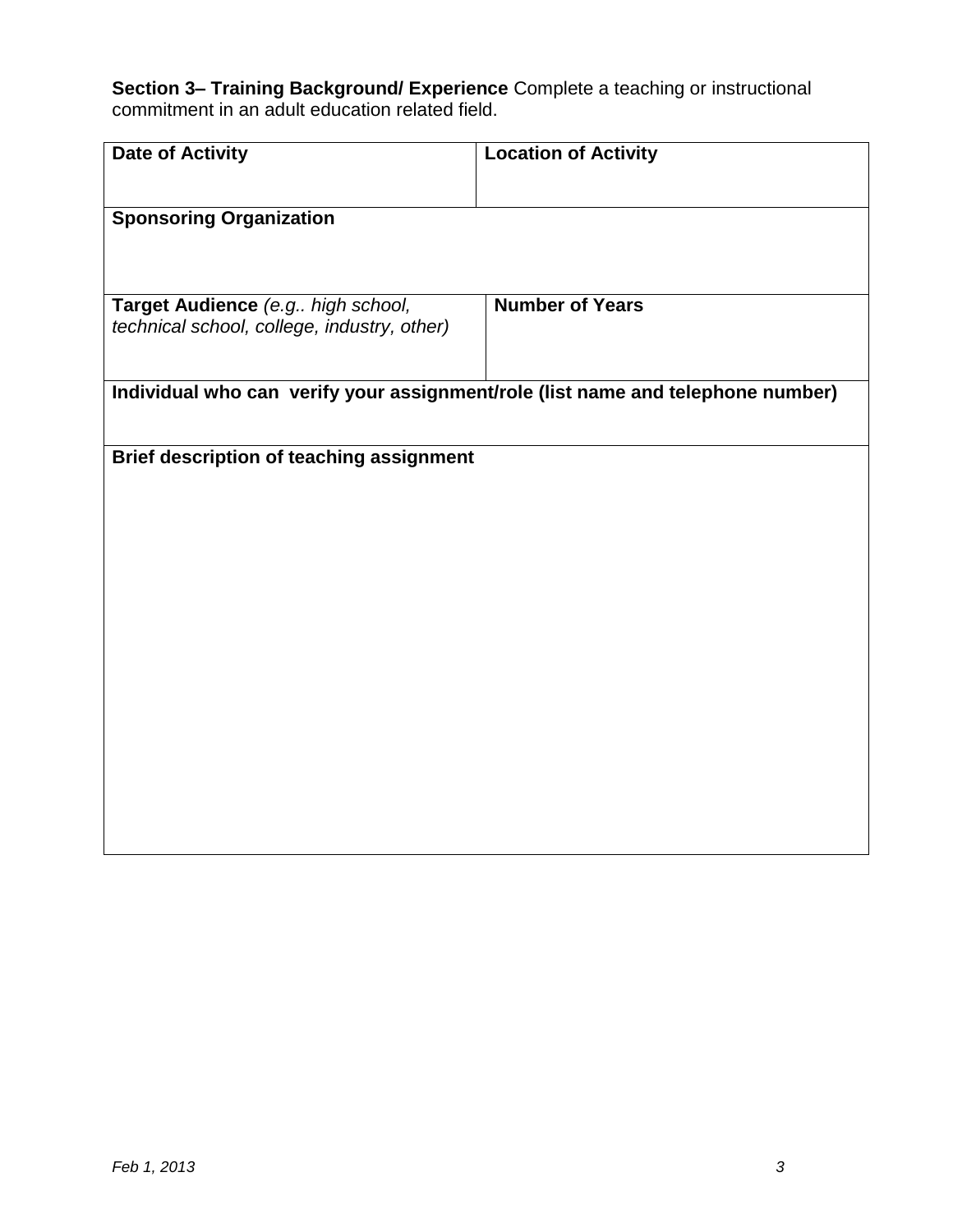#### **Section 4 – ICS Experience Part I**

Demonstrate participation in an incident response, a planned event or exercise applying ICS (within the last five years).

| <b>Date</b>                                                                       | Incident |
|-----------------------------------------------------------------------------------|----------|
|                                                                                   |          |
| Role                                                                              |          |
|                                                                                   |          |
| Individual who can verify your assignment/role (list name and telephone number)   |          |
|                                                                                   |          |
| Description of assignment/role                                                    |          |
|                                                                                   |          |
| <b>Description of your contribution</b>                                           |          |
|                                                                                   |          |
|                                                                                   |          |
| Brief description of lessons learned or the recommendations for future mitigation |          |
| activities                                                                        |          |
|                                                                                   |          |
|                                                                                   |          |
|                                                                                   |          |
|                                                                                   |          |
|                                                                                   |          |
|                                                                                   |          |

#### **Section 4a – ICS Experience**

Please provide proof of experience (within previous five years) as an Incident Commander, EOC Director or in the Command or General Staff position at an incident or in an Emergency Operations Centre in an incident that went beyond one operational period or required a written Incident Action Plan (IAP). Examples of proof include, a copy of the IAP with name of applicant, After Action Report mentioning applicant, Position Activity Log.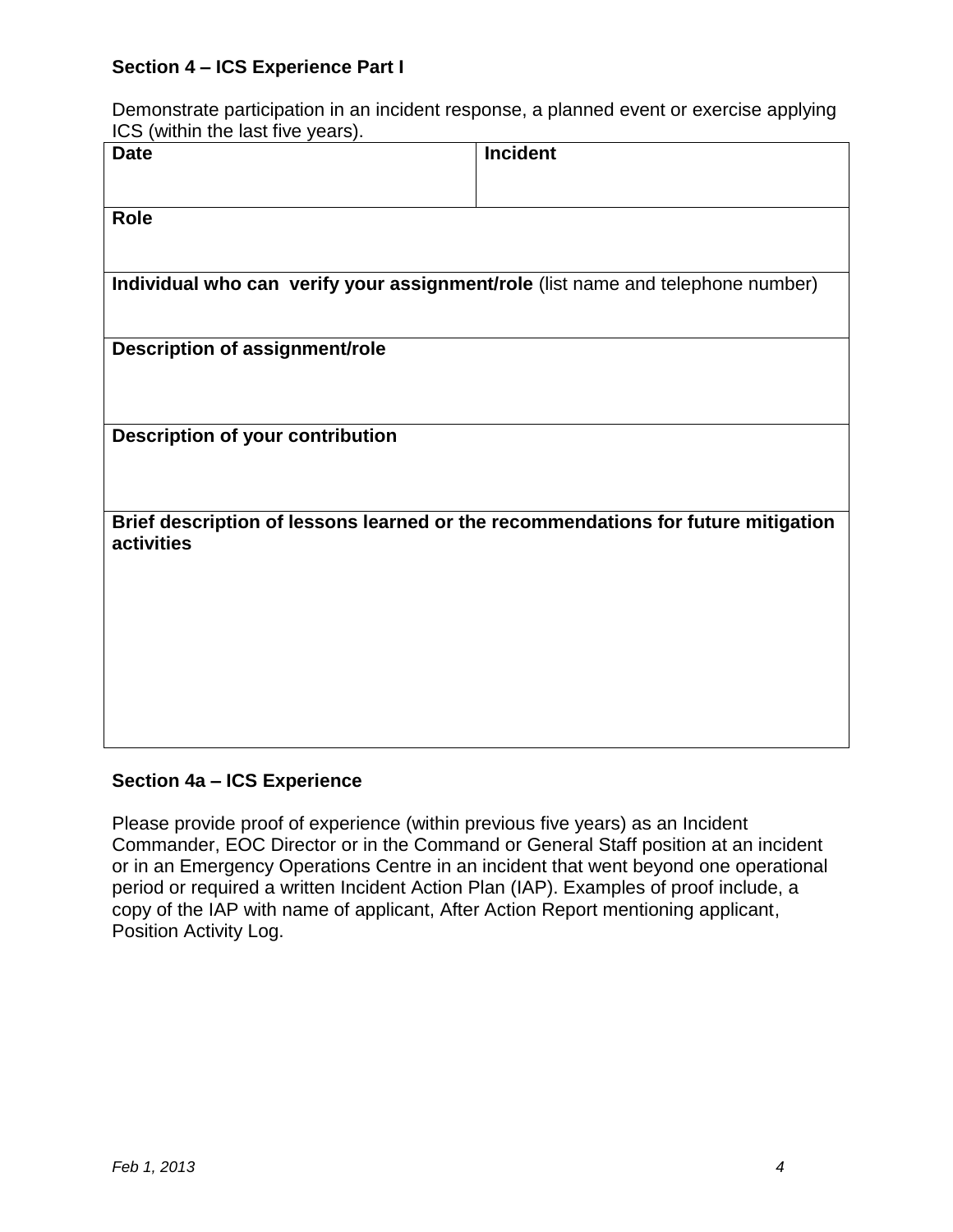# **Section 5a – For Current ICS Instructors**

| What level of ICS Training do you have? (Check all that apply) (Copies of all ICS<br>certificates must be attached.) |                        |                 |
|----------------------------------------------------------------------------------------------------------------------|------------------------|-----------------|
| <b>ICS 100</b><br><b>ICS 200</b><br><b>ICS 300</b><br><b>ICS 400</b><br>Other:                                       |                        |                 |
| What level of ICS Training do you currently teach? (Check all that apply).                                           |                        |                 |
|                                                                                                                      | <b>Target Audience</b> | <b>Location</b> |
| <b>ICS 100</b>                                                                                                       |                        |                 |
| <b>ICS 200</b>                                                                                                       |                        |                 |
| <b>ICS 300</b>                                                                                                       |                        |                 |
| <b>ICS 400</b>                                                                                                       |                        |                 |
| <b>ICS Train the Trainer</b>                                                                                         |                        |                 |
| Other:                                                                                                               |                        |                 |
| What level of ICS Training do you plan on teaching in the future? (Check all that                                    |                        |                 |
| apply).                                                                                                              |                        |                 |
| <b>ICS 100</b><br><b>ICS 200</b><br><b>ICS 300</b><br><b>ICS 400</b><br>Other:                                       |                        |                 |
| What course material do you require?                                                                                 |                        |                 |
| <b>ICS 100</b><br><b>ICS 200</b><br><b>ICS 300</b><br><b>ICS 400</b><br>Other:                                       |                        |                 |
| Have you taken an ICS Instructor course? (Please attach a copy of the certificates.)                                 |                        |                 |
| If Yes, what level?<br>Yes<br><b>No</b>                                                                              |                        |                 |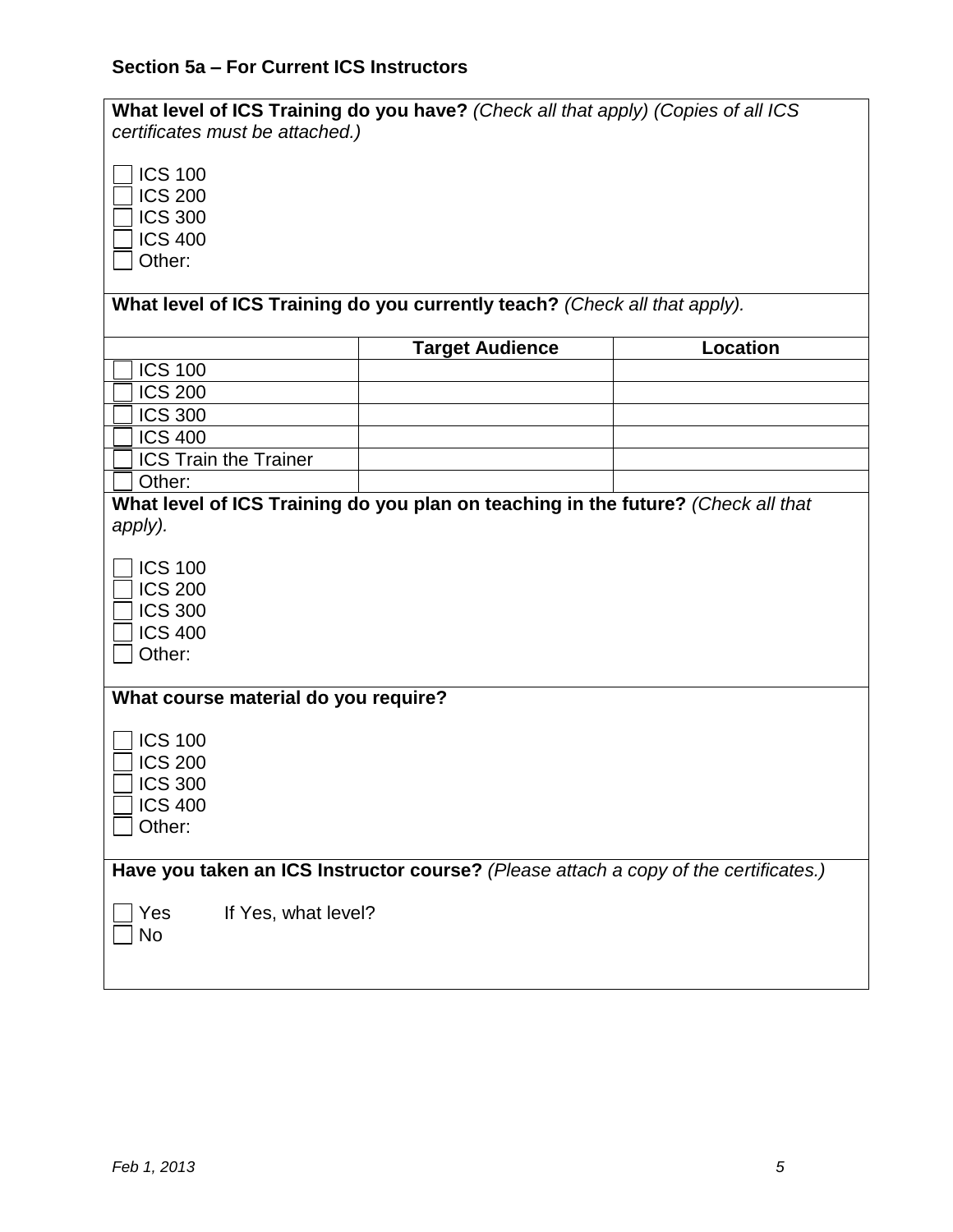# **Section 5b – New Instructor Applicants**

| What level of ICS Training do you have? (Check all that apply) (Copies of all ICS<br>certificates must be attached.)             |  |
|----------------------------------------------------------------------------------------------------------------------------------|--|
| <b>ICS 100</b><br><b>ICS 200</b><br><b>ICS 300</b>                                                                               |  |
| <b>ICS 400</b><br>Other:                                                                                                         |  |
| What level of ICS Training do you plan on teaching in the future? (Check all that<br>apply)                                      |  |
| <b>ICS 100</b><br><b>ICS 200</b><br><b>ICS 300</b><br><b>ICS 400</b><br>Other:                                                   |  |
| What course material do you require?                                                                                             |  |
| <b>ICS 100</b><br><b>ICS 200</b><br><b>ICS 300</b><br><b>ICS 400</b><br>Other:                                                   |  |
| Have you taken an ICS Instructor course?* (Attach certificates).                                                                 |  |
| If Yes, what level?<br>Yes<br><b>No</b>                                                                                          |  |
| *As of April 1, 2013, anyone wanting to be an ICS Instructor in Alberta will have to take the<br>ICS Canada Instructor training. |  |